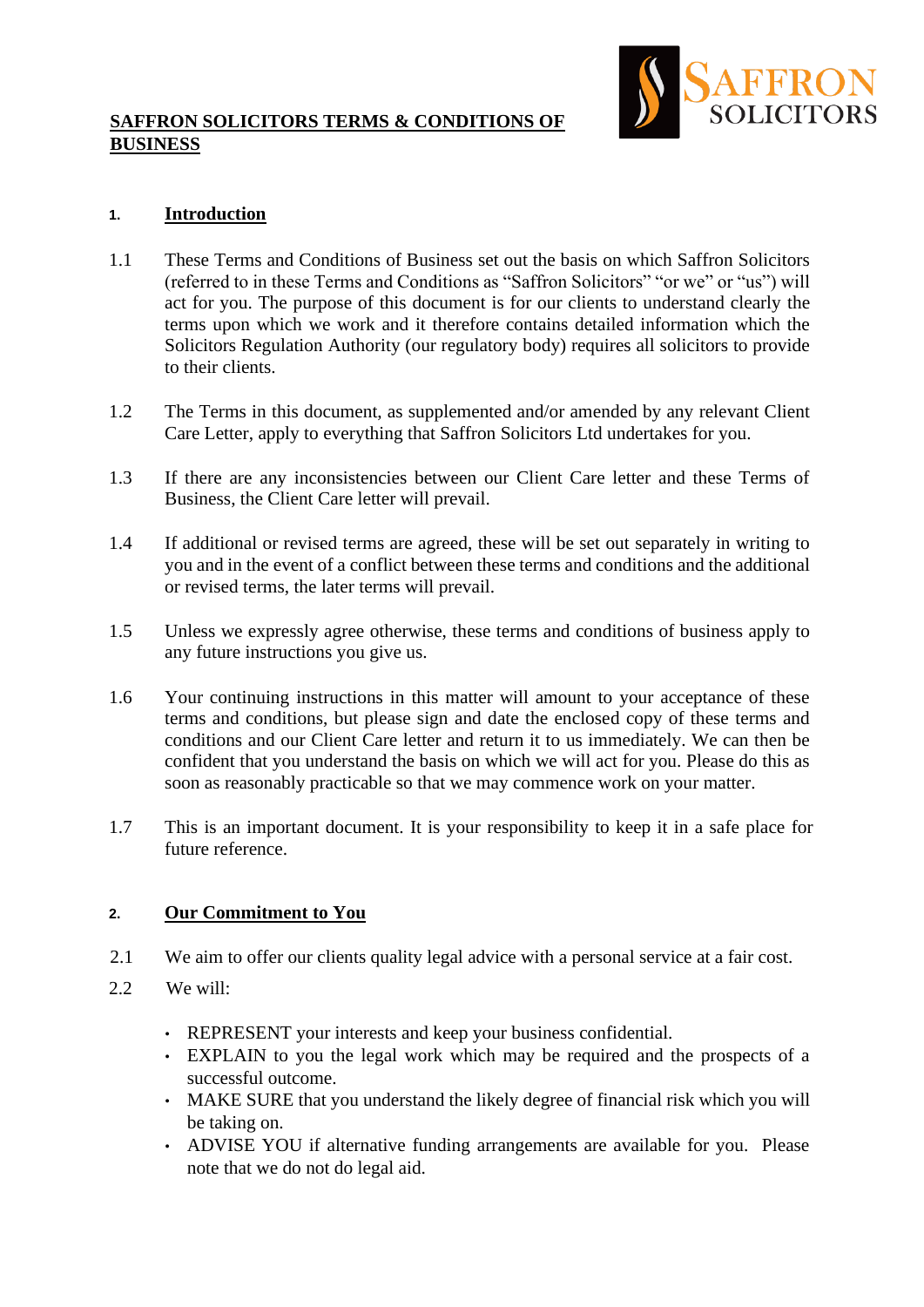- KEEP YOU regularly informed of progress or, if there is none, when you are next likely to hear from us.
- TRY to avoid using technical legal language when writing to you tell us if we fail in this aim!
- DEAL with your queries promptly.
- 2.3 The normal opening hours at our office are between 9.00am and 5.00pm on weekdays. Appointments can be arranged at other times. Messages can be left on the answerphone outside those hours.
- 2.4 The firm is committed to promoting equality and diversity in all of its dealings with clients, third parties and employees. Please contact us if you would like a copy of our equality and diversity policy.

## **3. People Responsible for Your Work**

- 3.1 Saffron Solicitors consists of Mustafa Barak, Director supported by a number of qualified and unqualified staff as required from time to time, including Solicitors, Legal Executives, Licenced Conveyancers, Trainee Solicitors, Paralegals, Finance and Admin staff and Apprentices. All matters dealt with by the firm are ultimately the responsibility of the Director.
- 3.2 The work you have instructed us to carry out on your behalf is described in our **C**lient Care Letter. Where possible we will confirm any change in your instructions in writing. However, the fluid nature of legal matters means that instructions, strategies and tactics may be changing or evolving as a matter progresses. It may not always be possible to capture these changes in a single document and may be contained in multiple documents, including letters, e-mails and attendance notes. We aim to focus on the desired outcome and therefore the activities or route required to achieve the outcome may vary from the Client Care Letter.
- 3.3 We will ensure that you are informed of the name and status of the person who has daily control of any particular matter. The person dealing with your matter will explain the issues involved and keep you informed of progress.
- 3.4 If for any reason any of the advisers assisting you in this matter are unavailable, please ask for another member of the team who will try to assist or take any message for you.
- 3.5 We will try hard to avoid changing the person who handles your work but if this cannot be avoided we will promptly let you know who will be dealing with your matter.
- 3.6 In order to provide an efficient service, some tasks may be delegated to other members of staff such as paralegals and legal executives who are not solicitors but work under the supervision of solicitors. Their use is cost effective. They perform such tasks as research, administration and preparing first drafts of documents and letters.
- 3.7 We may sub-contract or outsource aspects of your work to a specialist where appropriate. If we do so, we will inform you and we accept responsibility for their work, unless we agree otherwise with you.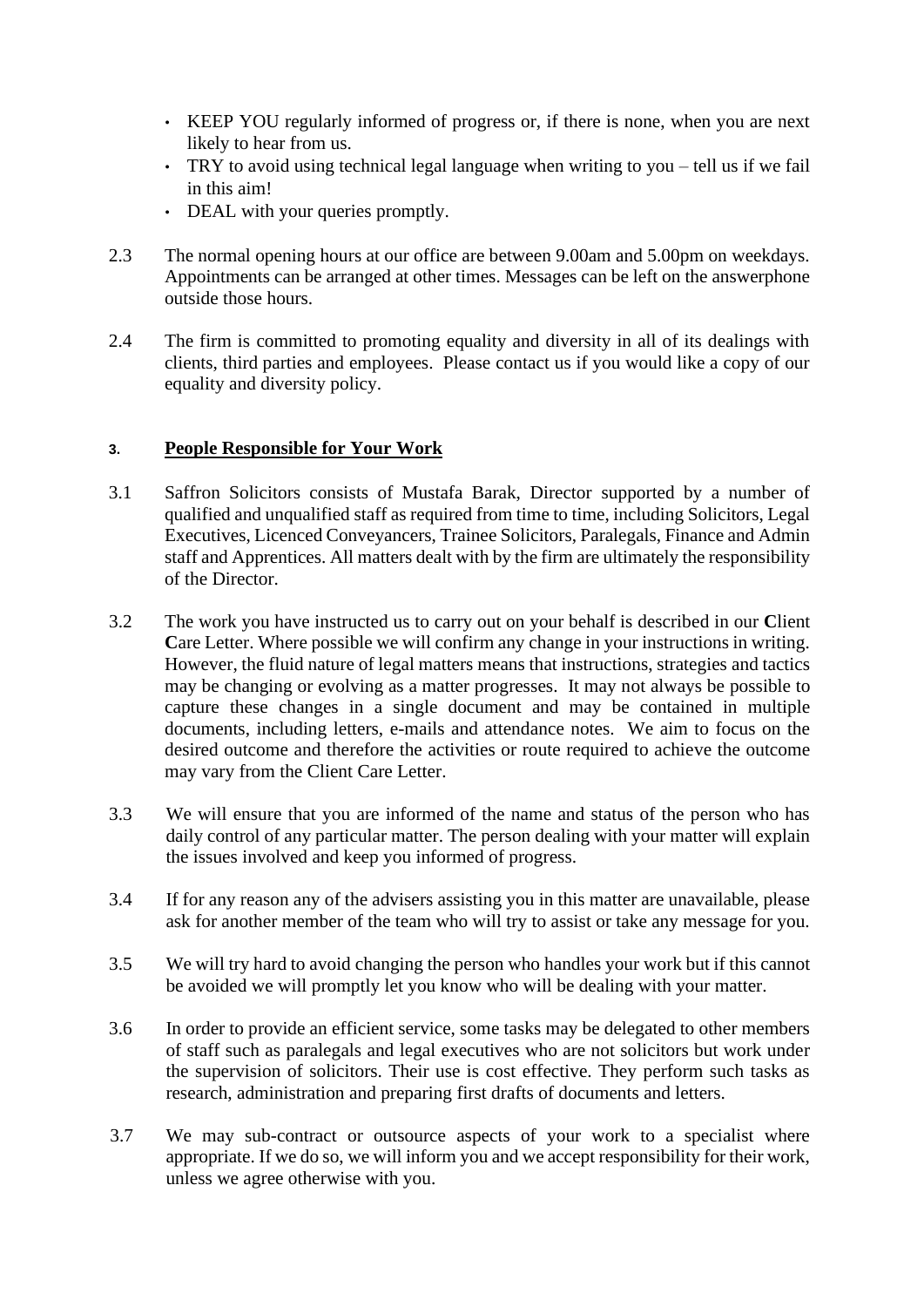- 3.8 The services provided by us are for your benefit alone and solely for the purpose of the matter to which they relate. They may not be used or relied upon for any other purpose or by third parties. Our duty of care is to you as our client and does not extend to any third party.
- 3.9 Subject to paragraph 26, no third party shall have any right under the Contracts (Rights of Third Parties) Act 1999 to enforce any of the Terms, provided that no right or remedy of any such person which exists or is available other than by virtue of that Act shall be adversely affected by the Terms.
- 3.10 We will, on your behalf, instruct, liaise with or coordinate advice from other professional advisers, including barristers and foreign lawyers, where necessary. We will not be responsible for the accuracy or appropriateness of the advice given or work undertaken by those other advisers or for payment of their fees and expenses.
- 3.11 We do not provide services relating to the laws of any jurisdiction outside England and Wales and cannot be responsible for the accuracy or appropriateness of the advice given or the work undertaken by foreign lawyers.
- 3.12 There are some services we do not provide and some areas of law we do not practice in. We may, to serve your needs better, pass your details to a third party we consider more suited to serve your needs better and ask them to contact you directly. You will not incur any cost for this until and unless you agree directly to contract with that third party. We will not get involved in that decision – it will be yours to make independently. Unless you have told us otherwise, in writing, we will accept your authority for us to release your contact details to that third party that we consider suitable to service your need.

## **4. Communications**

- 4.1 Please let us know if you have a preferred method of communication e.g. telephone, email or fax. Unless we hear from you, we will use whatever mode of communication appears appropriate in the circumstances, with our default method of communication being e-mail.
- 4.2 All email messages sent to us will, if properly addressed, arrive on the terminal of the person to whom they are addressed. Please be aware of the following points:
	- 4.2.1 The firm is connected to the internet, but the exchange of email messages may be subject to delays outside of our control.
	- 4.2.2 The safe delivery of email via the internet should not be assumed.
	- 4.2.3 The confidentiality of email cannot be guaranteed
	- 4.2.4 We use Microsoft Office software, currently either Office 2016 and Office 365
- 4.3 Unless you ask us, we shall not be required to encrypt or password-protect any email or attachment sent by us.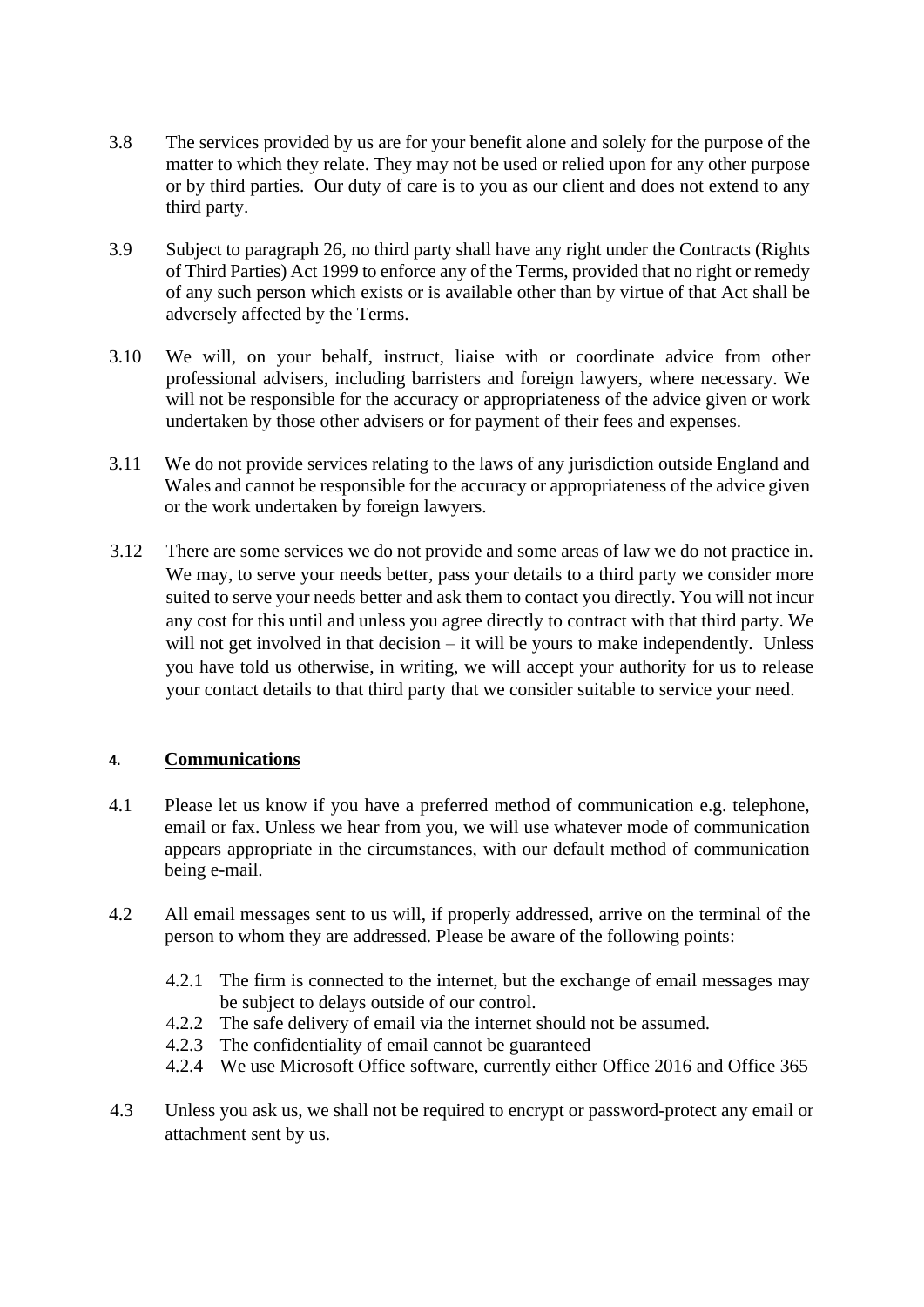- 4.4 We shall not be responsible for any loss or damage arising from the unauthorised interception, redirection, copying or reading of emails including any attachments.
- 4.5 We shall not be responsible for the effect on any hardware or software (or any loss or damage arising from any such effect), of any email or attachment which may be transmitted by us (except where this is caused by our negligence or wilful default).

### **5. Your Responsibilities**

- 5.1 We will rely on the completeness and accuracy of the information that you provide to us to do your work. Our charges and fee estimates are given on the basis that the information that you give us is complete and accurate.
- 5.2 We shall be entitled to assume that whoever gives us instructions to provide services has actual authority to do so and we shall be entitled to rely on any information provided to us by that person.
- 5.3 Where instructions are given on behalf of a company, LLP or other organisation we shall be entitled to assume that these Terms and Conditions, as well as any variation and the Client Care Letter, have been brought to the attention of the authorised directors and approved by the directors of the company, members of the LLP or, in the case of any other organisation, the appropriate officers of that organisation.
- 5.4 Where our client consists of more than one person or entity, the liability of those persons or entities is joint and several. Each joint client irrevocably permits us to disclose to any other of the joint clients at any time any information which we would otherwise be prohibited from so disclosing by virtue of our duty of confidentiality. If any joint client ends this permission during the provision of the relevant services, or if a conflict of interest arises between joint clients, we may suspend or terminate the provision of the services related to that matter to one or more of the joint clients.
- 5.5 It is imperative that you provide and keep providing to us with all relevant information to represent you and provide services to you and that all information provided is, to the best of your knowledge, complete, accurate and up to date, and is supplied as quickly as practicable. Please tell us of any subsequent changes to the information provided, as well as about any further information which might be relevant.

#### **6. Conflicts of Interest**

- 6.1 We take conflict issues seriously. We have procedures in place to ensure that conflict checks are carried out on every matter as soon as practicable so that if an issue arises it can be discussed with you and dealt with as soon as possible.
- 6.2 Our conflict procedures help us fulfil our professional obligations not to act for a client in a matter where there is an actual (or significant risk of a) conflict with:
	- 6.2.1 the interests of another client for whom we are already acting; or
	- 6.2.2 our interests.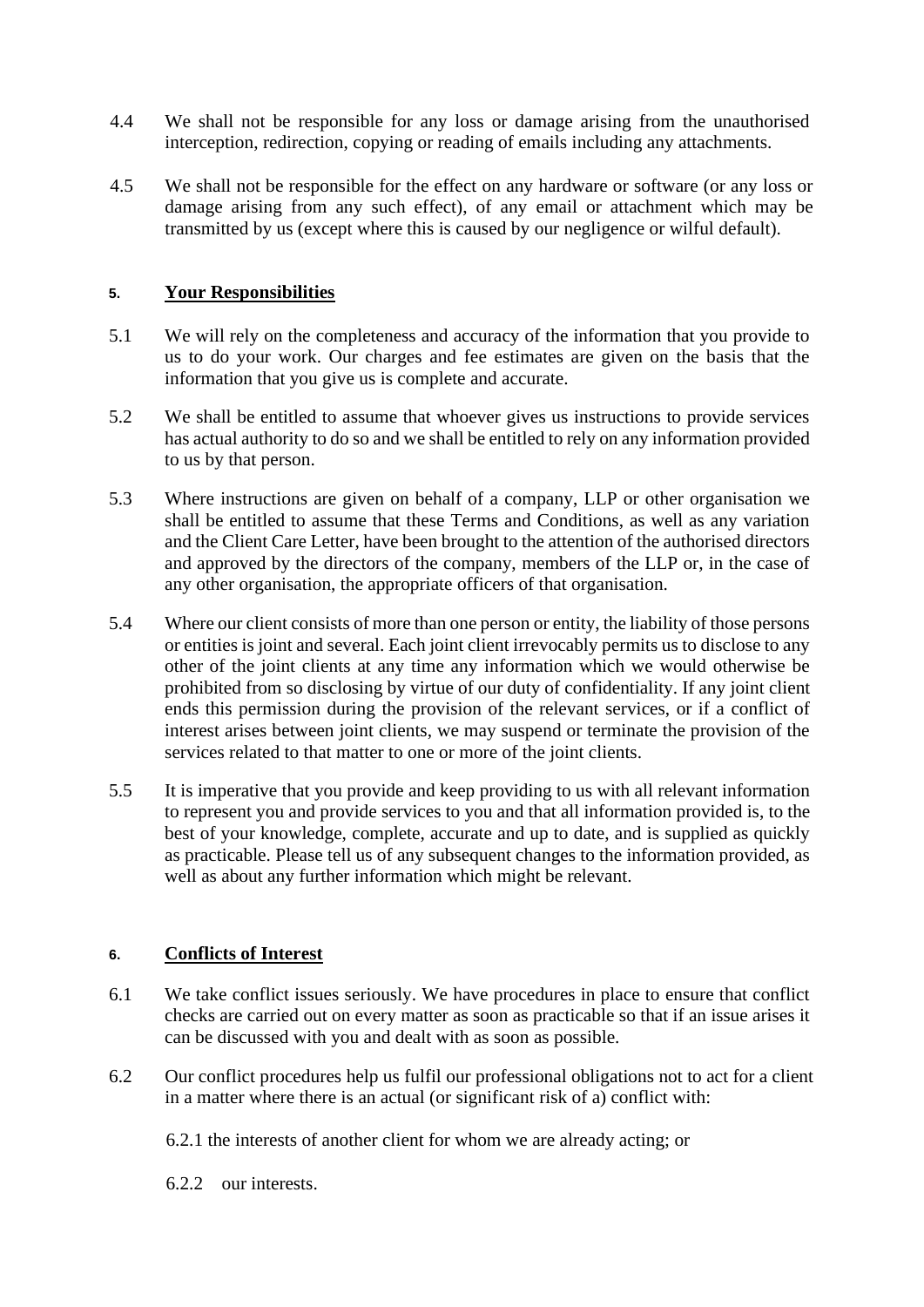- 6.3 If at any time you become aware of an actual or potential conflict of interest, please raise it with us immediately.
- 6.4 Subject to our professional duties, we will always seek to resolve any conflict issues in the most advantageous way to the clients concerned.
- 6.5 Where our professional rules allow, you agree that after termination of our retainer, we may act or continue to act for another client in circumstances where we hold information which is confidential to you and material to the engagement with that other client. We will not, however, disclose your confidential information to that other client without your consent.

#### **7. Timescale**

- 7.1 We will endeavour to provide a time estimate with respect to your matter. This estimate will vary depending on the type of matter undertaken on your behalf and factors that could affect the outcome of the matter.
- 7.2 Where a matter becomes complicated or protracted, the person dealing with the matter will revise their estimate and notify you of the same.

### **8. Funding**

- 8.1 We are advising you on a private fee basis and understand that you will fund our professional fees out of your own private funds. Please note that we do not do any publicly funded work. We are not in a position to advise you of the possibility of you being able to qualify for obtaining public funding for your case. We will, wherever possible, discuss with you other funding options but we cannot and do not provide advice on public funding or insurance options.
- 8.2 If you have legal expenses insurance, you must notify us of that fact whether or not you believe you are insured in respect of your own or another party's legal costs. You agree to comply at all times with the terms of any legal expenses insurance policy you may have; otherwise you may not be covered by it.
- 8.3 Even if you are insured against some or all of the legal costs for which you are liable, you remain primarily responsible to pay our fees. Accordingly, unless we agree in writing, we will bill you in the normal way as if you were not insured. It will then be your responsibility to make a claim from your insurer. You must also pay the VAT element of our charges in any event.

#### **9. Our Charges**

Time Basis: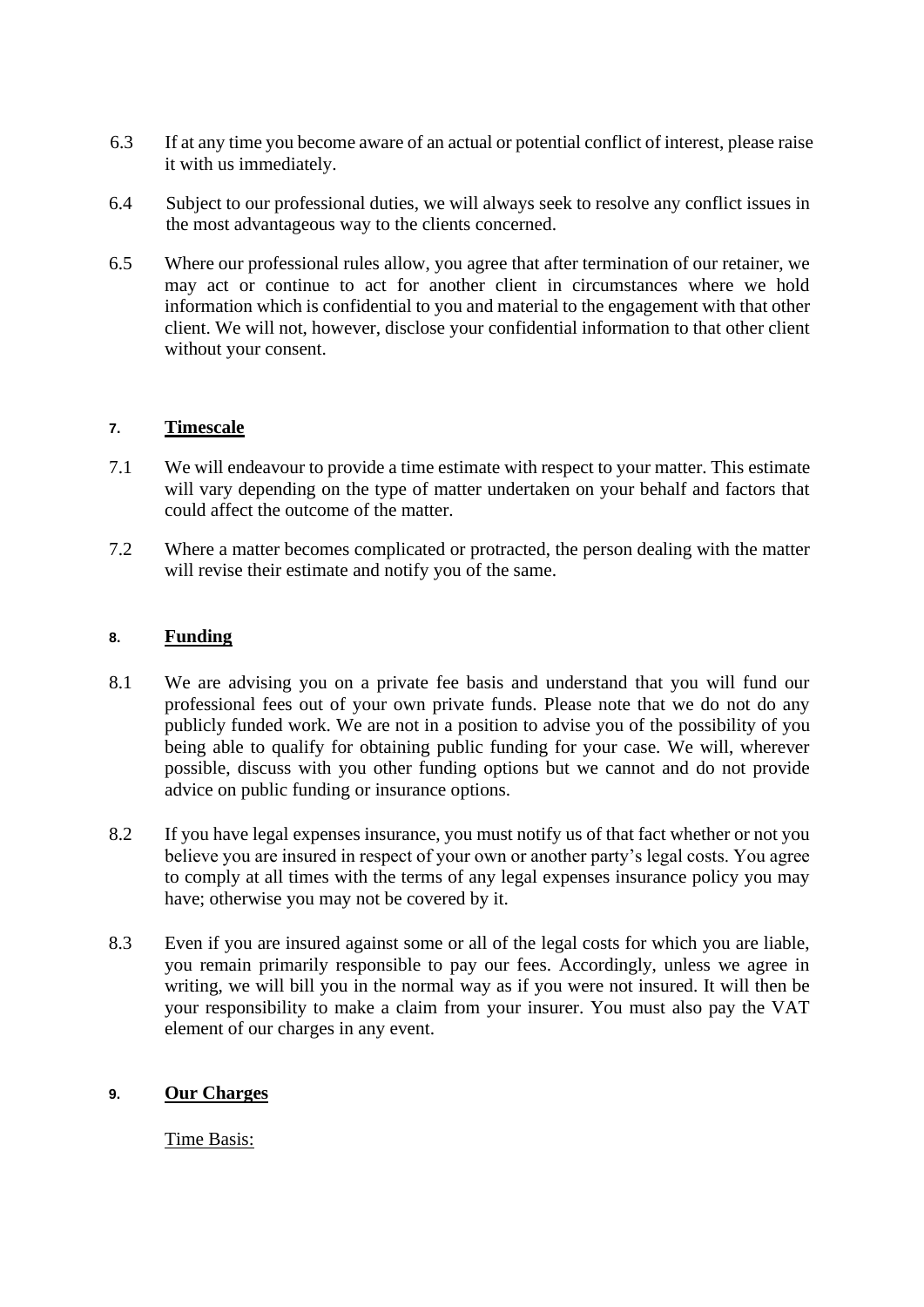- 9.1 Our charges are set out in our Client Care letter. Unless otherwise expressly agreed, our charges will be calculated mainly by reference to the time actually spent by the staff in respect of any work which is carried out on your behalf.
- 9.2 All the time arising from your instructions is charged for and each adviser to you has a specified hourly charging rate and records time in Units of 6 minutes. Our fees are calculated on an hourly basis which includes meetings with you and others, reading, preparing and drafting documents, research, correspondence including emails, telephone calls and time spent travelling away from the office when this is necessary. From time to time, we may arrange for some of this work to be carried out by persons not directly employed by this firm. You will be charged at rates not greater than those set out below.
- 9.3 By way of example, routine letters are charged as single Units, (6-minute) of time and charge for the time spent on making and taking telephone calls in Units depending on the amount of time a call took. Considering incoming letters and e-mail is charged at a single Unit per 2 pages.
- 9.4 The current hourly charge out rate for our fee earners is set out below:

| Mustafa Barak – Director           | £150 Plus VAT |
|------------------------------------|---------------|
| Sundeep Ladwa - Solicitor Advocate | £350 Plus VAT |
| Wahlil Khan – Senior Case Worker   | £100 Plus VAT |
| Rizwan Ghafoor – Solicitor         | £150 Plus VAT |
| Amrita Bhogal – Solicitor          | £150 Plus VAT |
| Majid Khattak – Solicitor          | £150 Plus VAT |
| Nosheen Hussain – Paralegal        | £100 Plus VAT |

Please note that VAT will not apply to certain work for foreign based clients based outside of the EU or EFTA.

- 9.5 In addition to the time spent, we may take into account a number of factors including any need to carry out work outside our normal office hours, the complexity of the issues and the speed at which action has to be taken and any particular specialist expertise which the case may demand. In particular, in property transactions, in the administration of Estates and in matters involving a substantial financial value or benefit to a client, a charge reflecting, for example, the price of the property, the size of the estate, or the value of the financial benefit may be considered. It is not always possible to indicate how these aspects may arise but on present information we would expect them to be sufficiently taken into account in the rates which we will have informed you of. Where a charge reflecting any value, element is to be added, we will explain this to you. We may also take into consideration issues such as urgency, varied or delayed instructions, the difficulty or complication of obtaining instructions, the importance, uniqueness and immediacy of the work and the outcomes delivered.
- 9.6 Our hourly rates will have to be reviewed periodically to reflect increases in overhead costs and inflation. Normally the rate is reviewed with effect from 01 January each year. We may also review our rates at any other time. If a review is carried out before this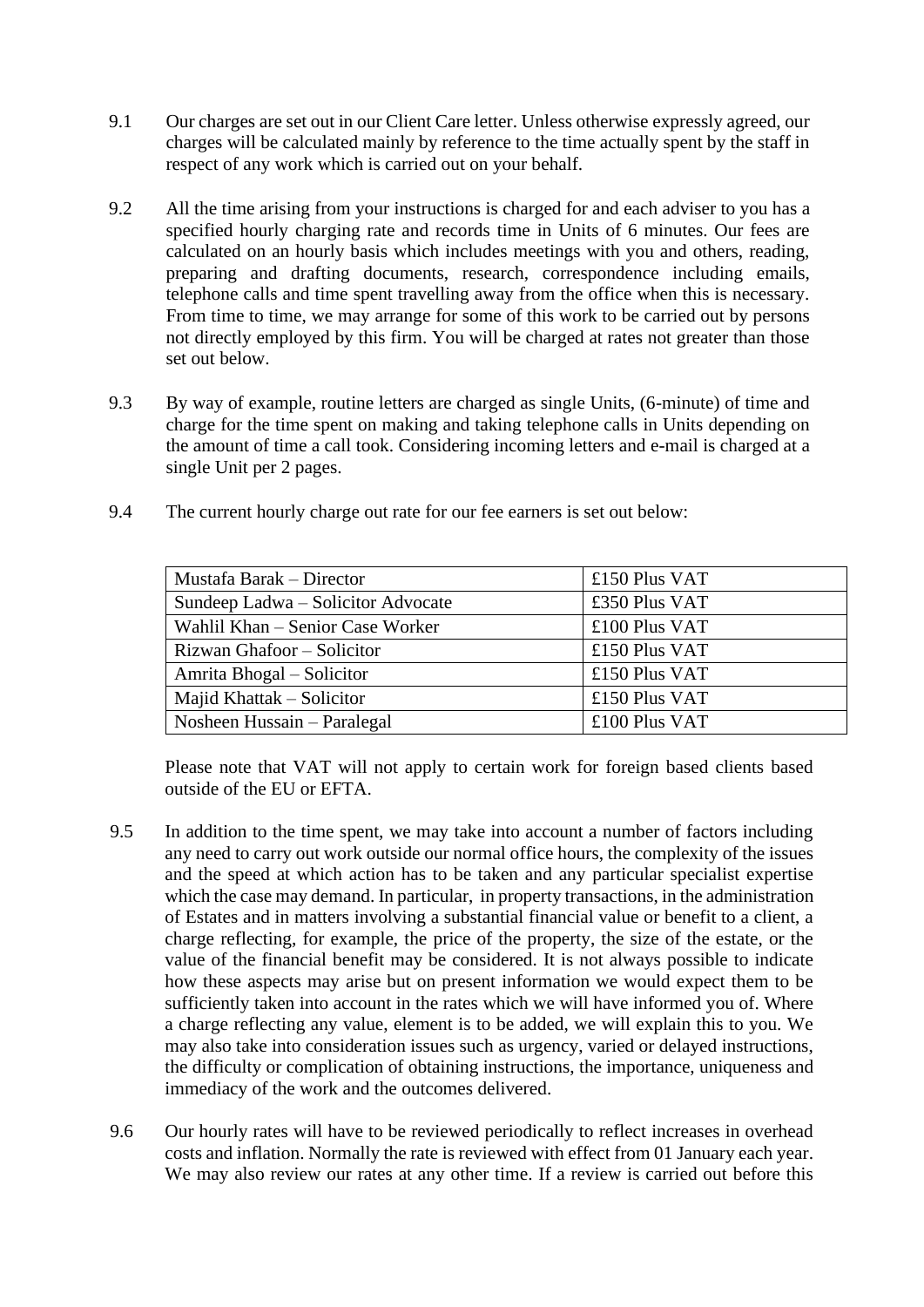matter has been concluded, we will inform you of any variation in the rate before it takes effect.

### Fixed Fees:

- 9.7 We may be able to agree an alternative charging arrangement such as a fixed fee. Any such arrangement will be set out in our Client Care letter.
- 9.8 The quotation we provide for any fixed fee is always given in good faith on the basis of the information provided and upon our assumption that the matter can proceed without any undue complications. However, this may be subject to variation if unknown factors or circumstances later emerge which complicate matters and require us to carry out additional work or we experience difficulty on obtaining instructions or consistent instructions.
- 9.9 In all cases, we will of course inform you if unforeseen extra work becomes necessary due to unexpected difficulties, or if your requirements or circumstances change significantly. We will in such a case notify you of the estimated cost of the additional work before undertaking it. If you do not wish to pay any increase, we will not do any further work and charge you for the additional work carried out to date at our hourly rates plus VAT as shown above. If you have any query concerning your bill, please contact us straight away.

### **10. Expenses and VAT**

- 10.1 In addition to our charges, we will require you to pay all disbursements and expenses incurred by us during the conduct of your matter. These are payments (also known as "out of pocket expenses" or "disbursements") which we need to make on your behalf and which are excluded from our fees and charged for separately. These may include:
	- 10.1.1 Bank Telegraphic Fees;
	- 10.1.2 Court Fees;
	- 10.1.3 Agent's and Experts' Fees;
	- 10.1.4 Barrister's Fes;
	- 10.1.5 Land Registry Fees;
	- 10.1.6 Probate Registry Fees;
	- 10.1.7 Official Title Entries;
	- 10.1.8 Search Fees;
	- 10.1.9 Stamp Duty Land Tax;
	- 10.1.10 Registration Fees;
	- 10.1.11 Courier Fees;
	- 10.1.12 Costs Draftsman's Fees;
	- 10.1.13 Company Searches;
	- 10.1.14 Telephone Conference Calls;
	- 10.1.15 Travelling Expenses;
	- 10.1.16 Money Laundering Checks Lawyer Checker; and
	- 10.1.17 Special Postal Costs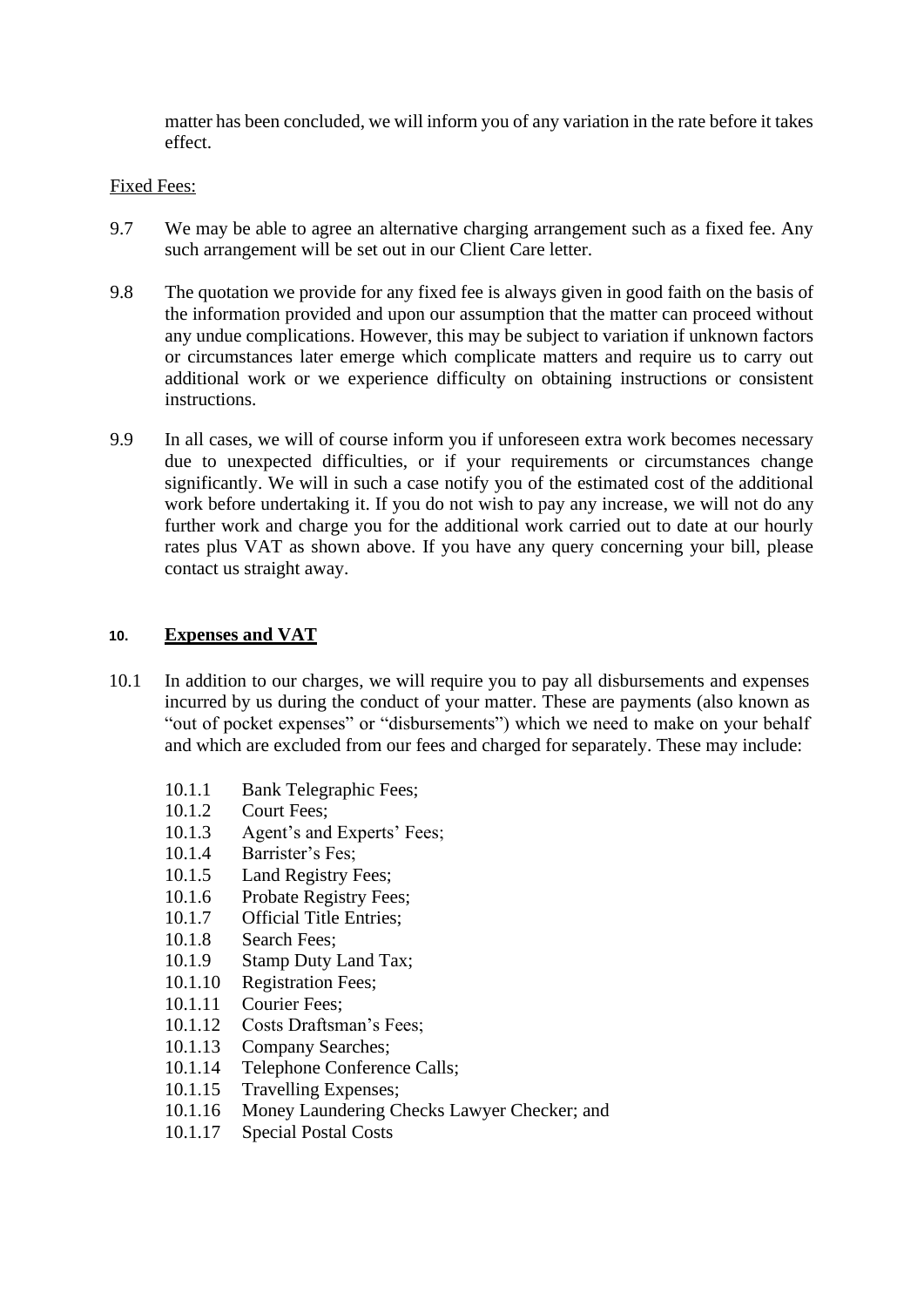We have no obligation to make such payments unless you have provided us with the funds for that purpose, as you are personally liable for these expenses. VAT is also payable on certain expenses and disbursements.

- 10.2 In relation to expenses, we reserve the right to charge you a fee (which will cover any actual cost to us an administration charge):
	- 11.2.1 for arranging certain bank transactions and postage services;
	- 11.2.2 for travelling expenses, online meeting and webinar service, computer-based legal research, providing information on electronic media, photocopying, scanning, printing and incoming and outgoing faxes.
- 10.3 These disbursements will generally be itemised in our bills at your request and we will endeavour to inform you of such disbursements in advance by confirming in writing which expenses are likely to be relevant, the estimated amounts and when they are likely to be payable.
- 10.4 We will charge VAT on our fees at the applicable rate at the time our bill is issued to you. However, VAT may not apply to certain work for foreign based clients.

### **11. Estimates**

- 11.1 Where our charges are to be based on the time spent on your file, we will give you, where possible, written estimate of the likely overall charges at the outset and as your matter progresses and, where relevant, the amount of time likely to be spent in dealing with the matter. We will give you revised written estimates whenever practicable (and will provide you with this information at any time should you request it),
- 11.2 Unless we expressly agree otherwise, all estimates and quotes provided in respect of our fees are not intended to be fixed, as changing circumstances and facts which are unknown to us can affect the level of work required. Accordingly, such estimates are intended only as a general guide and should not be regarded as fixed quotes as they are subject to change.
- 11.3 If it appears that any fee estimate or quotation will be exceeded or any unforeseen additional work becomes necessary we will inform you of its effect on our costs estimate in writing in respect of any extra charges and expenses that are or may be incurred.

#### **12. Abortive Costs/Termination**

12.1 You or we may bring the provision of all or any services to an end at any time by giving written notice to the other. We will not do this without giving you reasonable notice and without a good reason such as: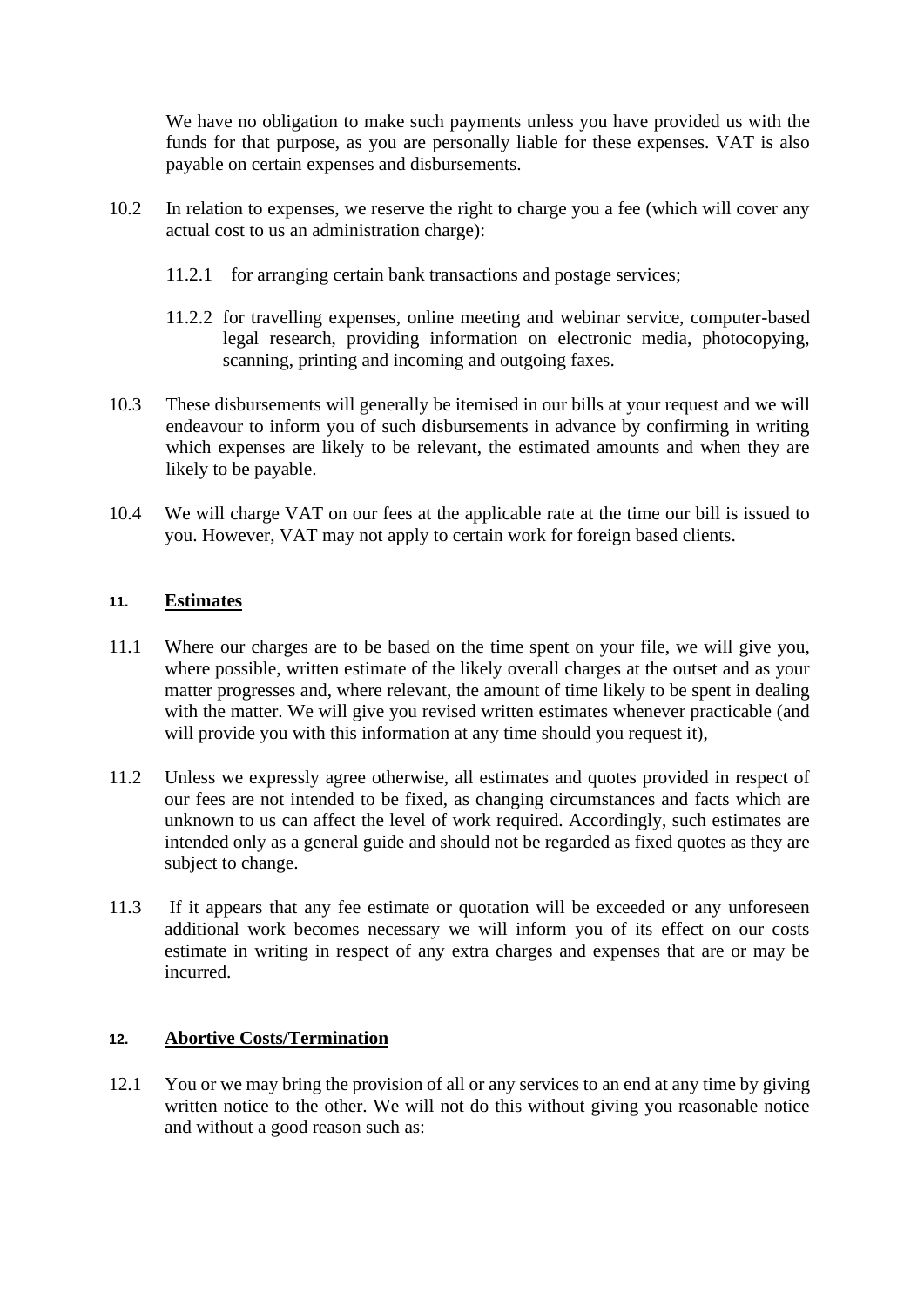- 12.1.1 Your failure to pay to us any amount due, or money on account as requested; or
- 12.1.2 Your insolvency; or
- 12.1.3 The discovery or creation of a conflict of interest; or
- 12.1.4 Our being prevented from acting by the regulatory or governmental organisation such as the National Crime Agency; or
- 12.1.5 Your requesting us to break the law or any professional requirement; or
- 12.1.6 The relationship of trust and confidence necessary between solicitor and client ceasing to exist between us; or
- 12.1.7 Your failure to give us adequate instructions; or
- 12.1.8 Any other breach by you of the Terms and Conditions or the Client Care Letter.
- 12.2 In the event that any fees invoiced remain outstanding for a period of one month or more, we reserve the right to cease acting on your behalf and to issue legal proceedings for the recovery of any monies owed to us

#### **13. Invoicing Arrangements and Payment Arrangements**

- 13.1 We will normally submit an interim invoice at regular stages for our charges and expenses. The final account will be prepared when your matter proceeds to a conclusion. Our policy is to raise an invoice once every 4 weeks, unless the amount of Work in Progress justifies deviating from this policy. All our invoices, including an Interim Invoice, are Statute Invoices under the Solicitors Act 1974
- 13.2 Payment of our invoices are due to us immediately on sending you a bill. Should we need to send reminders requesting payment of outstanding our invoice an additional charge of £25 per request will be levied and be payable as a debt. We also reserve the right to charge you interest at 8% per annum from the date of the invoice if payment is not within the time stipulated in accordance with article 5 of the Solicitors' (Non-Contentious Business) Remuneration Order 2009.
- 13.3 If a third party is instructed to collect any amount outstanding from you to us, whether relating to our unpaid invoice(s) or disbursements, the costs of the third party collector will also be leviedand be payable by you as an additional debt.
- 13.4 *Property transactions*: we will normally send you our bill following exchange of contracts and payment is required on a purchase prior to completion and at completion on a sale. If sufficient funds are available on completion and we have sent you a bill, we will deduct our charges and expenses from the funds.
- 13.5 *Administration of Estates*: we will normally submit an interim bill at regular stages during the administration, starting with the obtaining of a Grant. The final account will be prepared when the Estate Accounts are ready for approval.
- 13.6 *Other cases or transactions*: it is normal practice to ask clients to make payments on account of anticipated costs and disbursements. It is helpful if you can meet requests promptly but if there are any difficulties please let us know as soon as possible.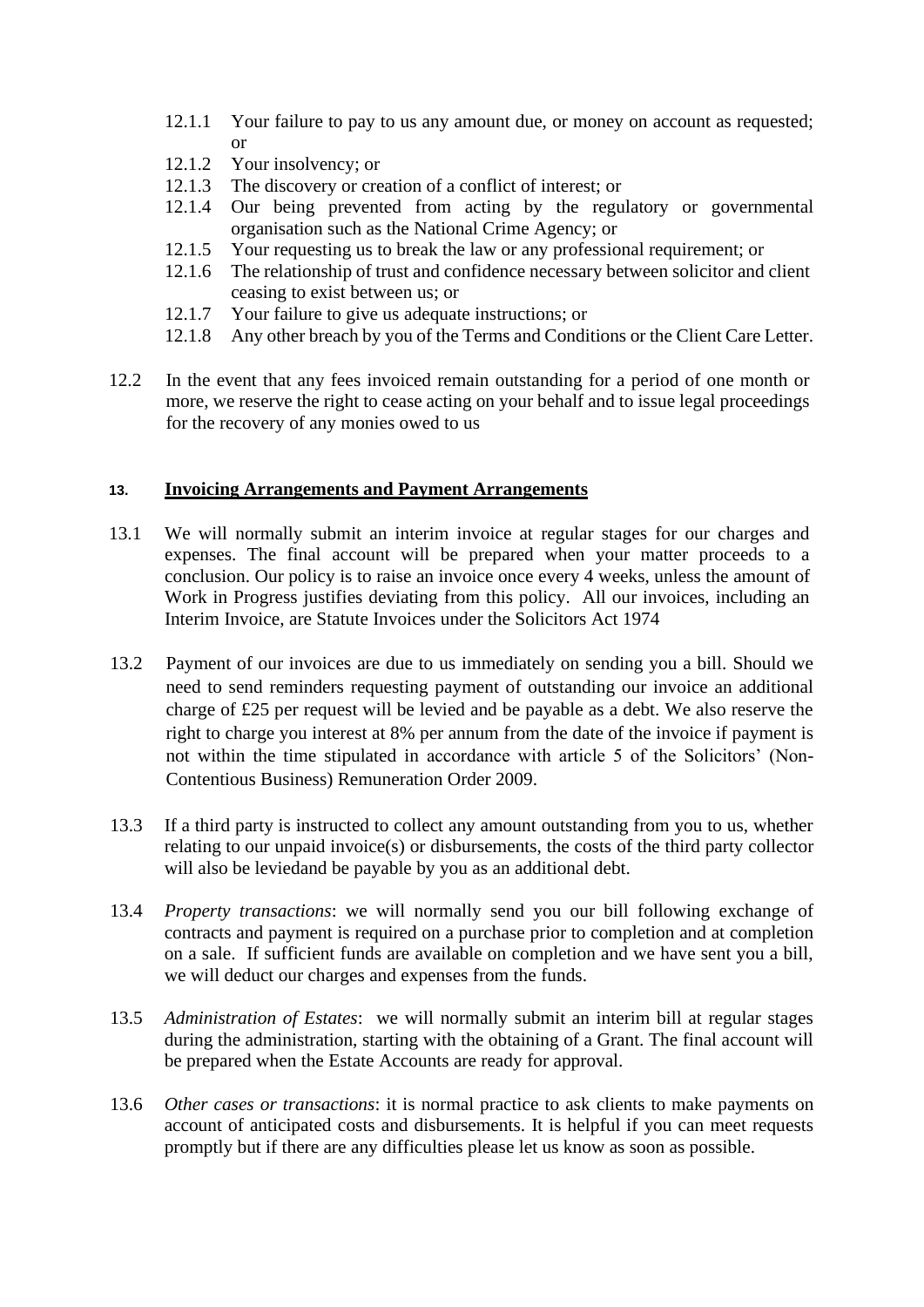- 13.7 Any monies due to you from us during the course of or at the conclusion of the retainer will be paid by cheque in your name (or the equivalent) or electronic transfer to a UK bank account held in your name or in joint names (if we are acting jointly for two or more clients and will not be paid to a third party).
- 13.8 If you have any queries or complaints about your bill you should raise these immediately with us, in writing.

### **14. Payment on Account**

- 14.1 It is normal practice to ask clients to pay sums of money from time to time on account of the charges and expenses that are expected in the following weeks or months. This helps to avoid the delays in the progress of your case and if we put these payments towards any interim bills we will send you a receipted bill. We will offset any payments on account against your interim and final invoice, but it is important you understand that your total charges and expenses may be greater than any advance payments made to us.
- 14.2 If such requests for funds on account are not met with prompt payment this could result in a delay in the start or progress of your case. In the unlikely event of any invoice or request for payment not being met, we reserve the right to stop acting for you immediately.
- 14.3 Payment can be made by cash (subject to a limit of £1000 per case), FPT Direct Bank transfer, BACs transfer, cheque, Credit Card and Debit Card. We will not retain any of your Card details, other than the Merchant Receipt for processing.
- 14.4 If you deposit cash directly into our bank greater than the sum of £1000 per case, we reserve the right to charge for any additional Anti-Money Laundering and Proof of Source of Funds checks we deem necessary. We may also report the payment to the regulatory authorities to investigate such payment. This could delay progress of your matter or return of the money and we cannot be held responsible for any loss or damage resulting as a result.

#### **15. Other Parties' Charges and Expenses**

- 15.1 In some cases and transactions a client may be entitled to payment of costs by some other person. It is important that you understand that in such circumstances, the other person may not be required to pay all the charges and expenses which you incur with us. You have to pay our charges and expenses in the first place and any amounts which can be recovered will be a contribution towards them. If the other party is in receipt of legal aid no costs are likely to be awarded or recovered.
- 15.2 If you are successful and a Court orders another party to pay some or all of your charges and expenses, this does not guarantee that that money will be collected. Interest can be claimed on any unpaid amount from the other party from the date of the Court Order but receipt of that interest is not guaranteed either.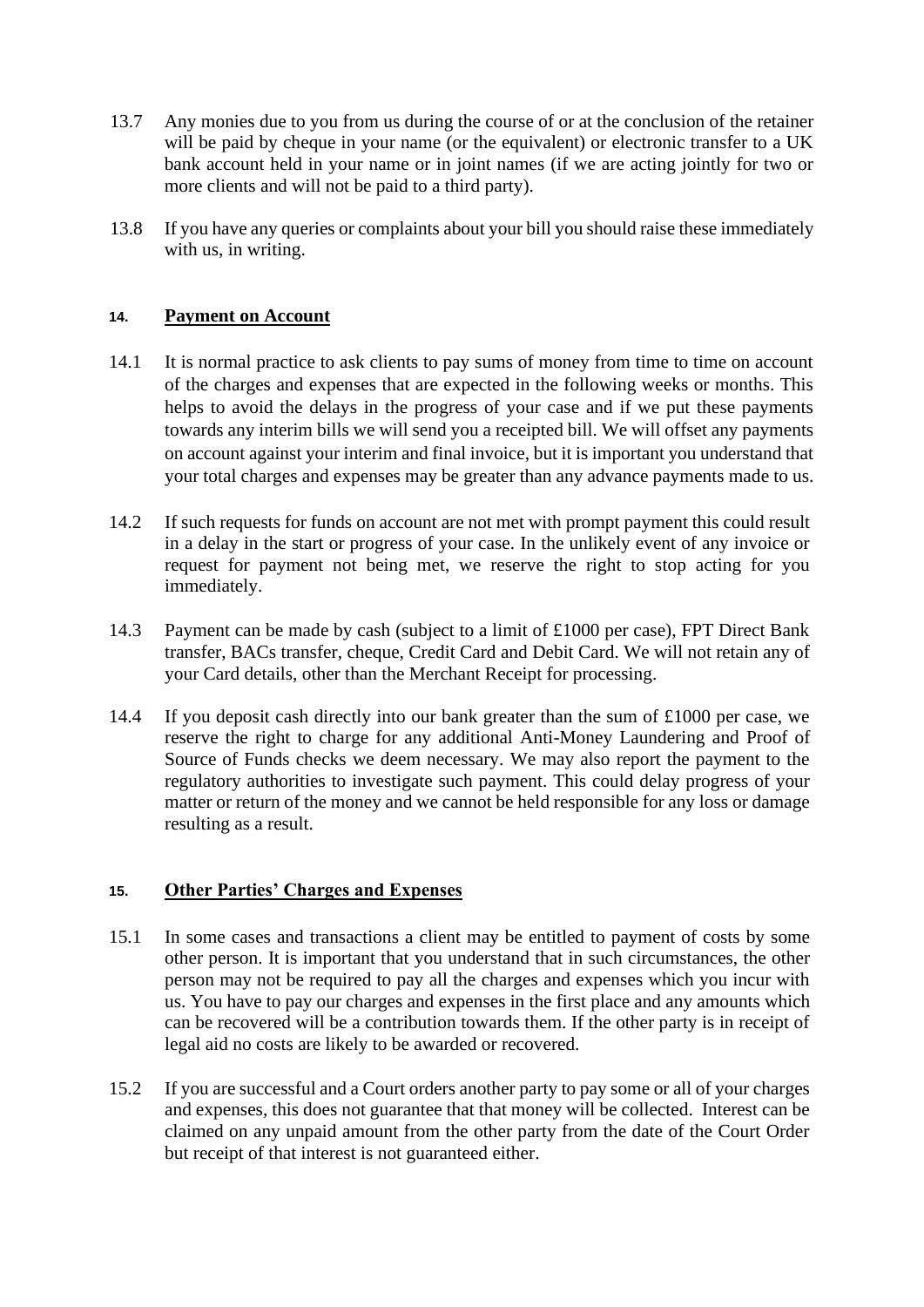- 15.3 You will also be responsible for paying our charges and expenses of seeking to recover any costs that the Court orders the other party to pay to you or it has been agreed privately to be paid to you.
- 15.4 A client who is unsuccessful in a court case may be ordered to pay the other party's legal charges and expenses. That money would be payable in addition to our charges and expenses and you would be personally liable to pay those costs. Arrangements can be made to take out insurance to cover liability for such legal expenses. Please discuss this with us if you are interested in this possibility.

### **16. Interest Payment**

- 16.1 Any money received from you or on your behalf will be held in our Client Bank Account. In accordance with the Solicitors Regulation Authority's Accounts Rules, interest will be calculated and paid to you at the rate from time to time payable on Lloyds TSB Bank Designated Client Accounts if it is fair and reasonable to do so in all the circumstances. The period for which interest will be paid will normally run from the date(s) on which we receive funds until the date(s) of payment. If requested we will provide a statement showing the calculation of interest earned on client's funds.
- 16.2 Please note that we have a procedure in place which details how we handle any interest due on client monies which is available at our office but would like to bring your attention specifically to the following:
	- i. As funds must be available on demand, the interest rate received will inevitably be low, currently 0.1% per annum. If we need to retain funds, we may be able to agree alternative arrangements for your money by setting up a special deposit account at a higher rate of interest, which may however, incur additional bank charges for which you will be responsible.
	- ii. The firm's policy is that interest is not generally paid where the total sum of interest calculated over the period of the instruction is less than £50.00.

#### **17. Tax Advice**

- 17.1 Any work that we do for you may involve tax implications or necessitate the consideration of tax planning strategies. We are not qualified to advise you on the tax implications of a transaction that you instruct us to carry out, or the likelihood of them arising. If you have any concerns in this respect, please raise them with us immediately.
- 17.2 It will be your responsibility to ensure you have consulted the relevant qualified professional on any tax advice before instructing us.
- 17.3 As part of our conveyancing instruction, we will usually submit a tax return to HMRC for filing of Stamp Duty Land Tax. We cannot assume any responsibility or liability for any tax implications or any discounts to be applied. If you would like for us to submit this return on your behalf it will be your responsibility to ensure you provide us with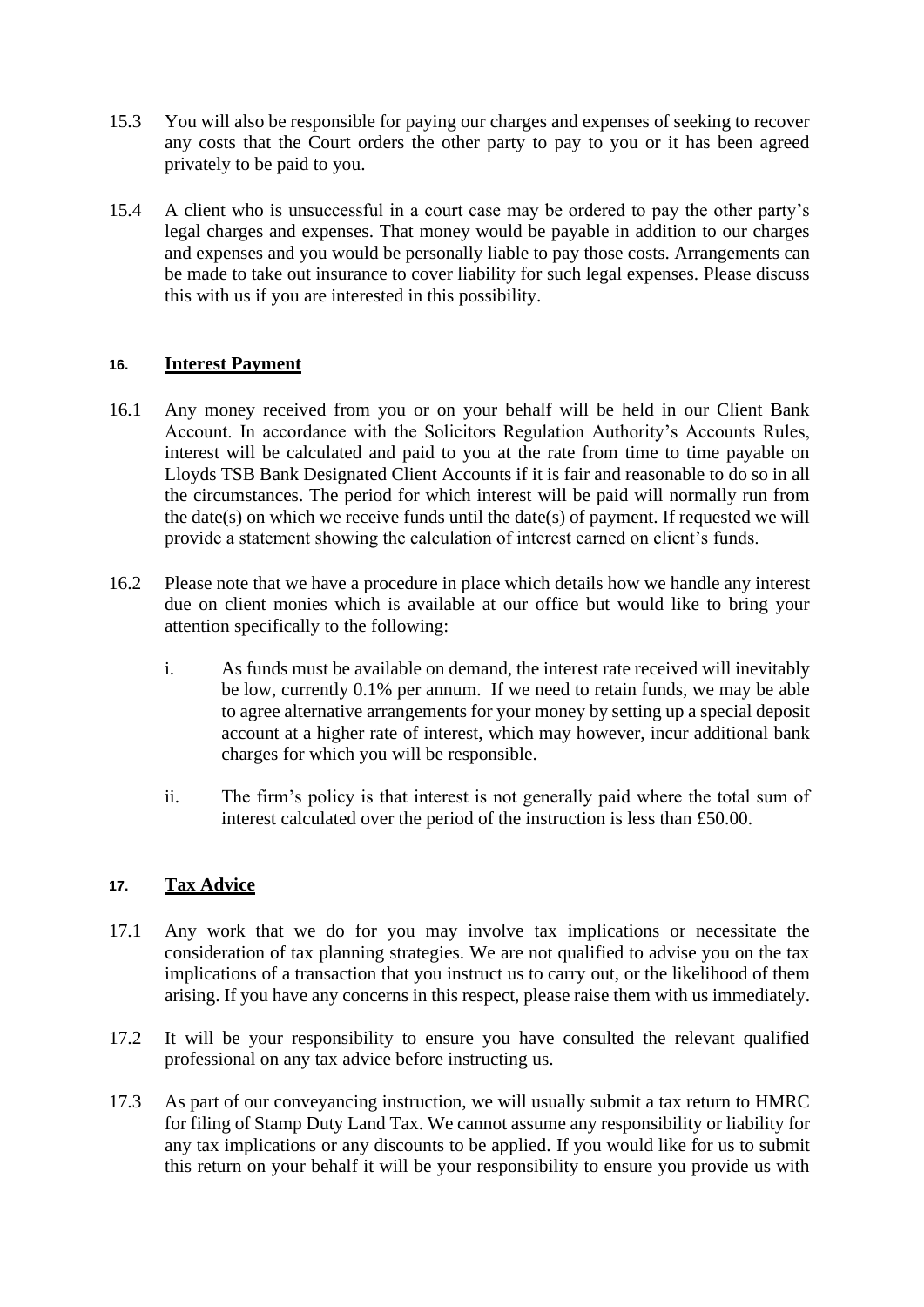all the details, discounts and evidence before completion of your matter. You will be free to use your own tax advisor or consultant to file the return on the transaction provided the professional ensures the SDLT5 certificate is given to us within 5 working days of completion of your matter.

### **18. Identity, Disclosure and Confidentiality of Business Requirements**

- 18.1 As Solicitors we are subject to strict professional rules and obligations imposed on us by the Terrorism Act 2000, the Proceeds of Crime Act 2002 and the Money Laundering Regulations 2017 and any amending Regulations which require us to check the identity of all clients and their addresses and to understand your objectives in instructing us. These requirements even apply where clients are known personally to us or have had dealings with us in the past, including our own family members and childhood friends. You will be asked to bring in papers to prove your identity, address and source of funds which we will need to copy and keep on file. Please note we will not be able to act for you if you fail to supply appropriate proof of identity for yourself or for any principal whom you may represent.
- 18.2 We will keep confidential any information (which may also be subject to your legal professional privilege) which we acquire about your business and affairs. We may disclose such privileged and/or confidential information and any advice, certificate, report or opinion given by us to you or any third party in connections with your affairs to:
	- 18.2.1 our auditors, external assessors or other advisers or
	- 18.2.2 our insurers

(i) for the purposes of our professional indemnity insurance renewal or (ii) in order to assist us to comply with the terms of our professional indemnity insurance cover.

- 18.3 We may be required to disclose such privilege and/or confidential information and any advice, certificate, report or opinion given by us to you or any third party about your affairs, by law or other regulatory authority to which we or you are subject.
	- 18.3.1 If you or we engage other professional advisers to assist with a matter, we will assume, unless you notify us otherwise, that we may disclose any such information, advice, certificates, reports or opinions to such other advisers as necessary.
	- 18.4.1 We will not be liable for any loss, damage or delay arising out of the firm's compliance with any statutory, Legal or regulatory requirement.
- 18.3.1 In carrying out AML checks, we cannot guarantee impact on your credit file. In the ordinary course of dealing, there should be no impact. Some of the checks we may have to carry out to meet the requirements however, may need to interrogate some of your credit files. We have no knowledge or ability to control any impact as a result thereof. By signing these T&Cs you confirm that you understand this and authorise us to continue.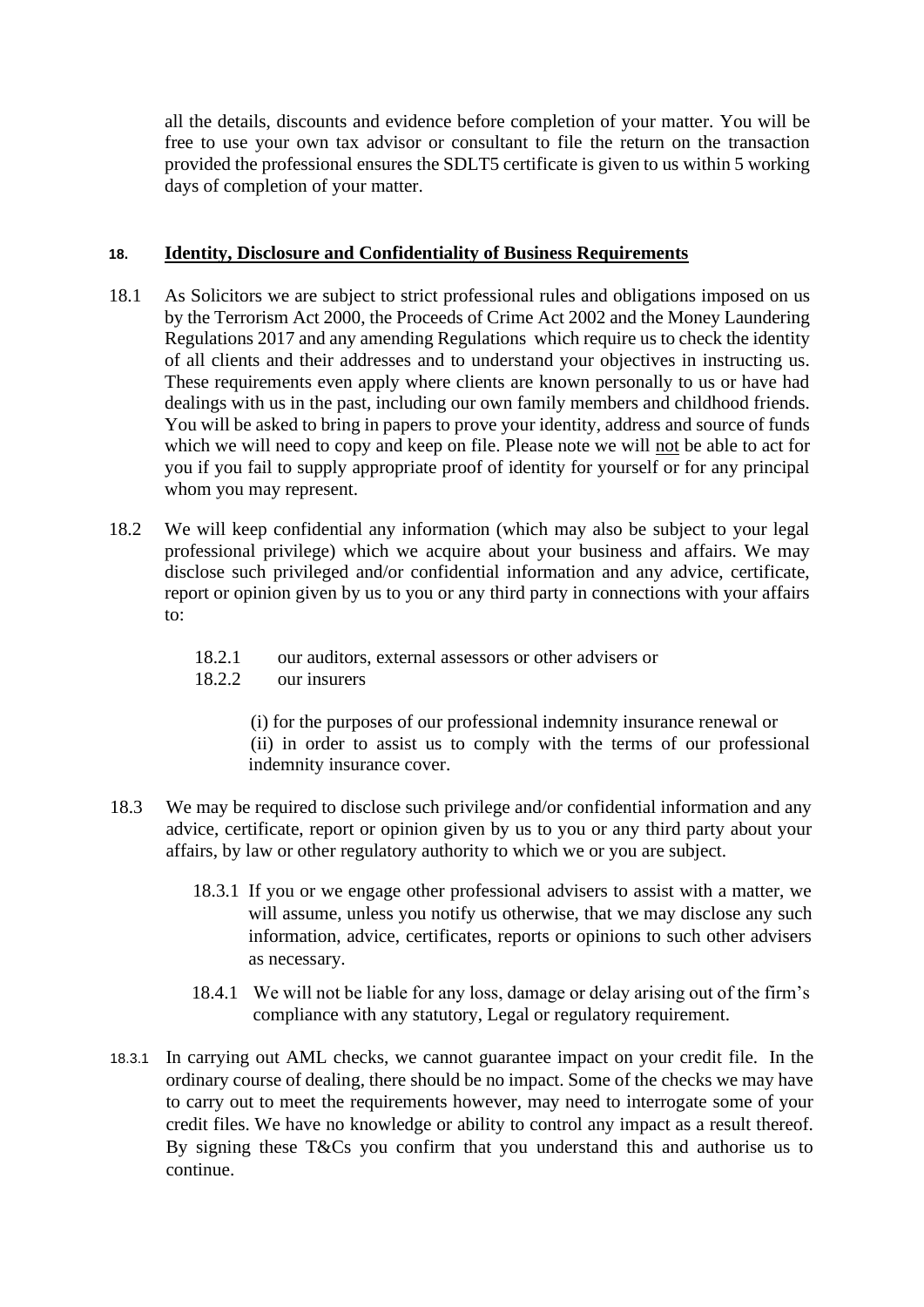## **19. Limited Companies and other Corporate Entities**

- 19.1 When accepting instructions to act on behalf of a company, corporate entity or trust, we are also required to obtain information about the control and ownership of such entities. With regards to limited liability companies, we may require a Director and/or controlling shareholder to sign a form of personal guarantee in respect of the charges and expenses of this firm. If such a request is refused, we will be entitled to stop acting and to require immediate payment of our charges and expenses as set out earlier
- 19.2 We require to be informed of all shareholders who hold a 24.99% or more share in the company and in the event that shareholder is another legal entity we will need details tracing all the way back to any natural person that owns 24.99% or more. If there is such a natural individual, we will need the AML/KYC documentation for that individual.

# **20. Data Protection Act 2018**

- 20.1 The Data Protection Act 2018 requires us to advise you that your particulars are held on our database. The information is collected by us for the purpose of providing services to you and/or your business or employer. We will store and process the information in accordance with the law. By continuing to instruct us, you consent to us collecting, storing, processing and using the information. We may, from time to time, use these details to send you information which we think might be of interest to you.
- 20.2 We reserve the right to carry out a credit reference enquiry in respect of you where we think this is appropriate and by accepting these terms you are signifying your consent to our making such checks as and when we consider it necessary.
- 20.3 We are registered under the Data Protection legislation with number Z2778284 and you consent to the storage and use of your data by manual or electronic means.

## **21. Indemnity Insurance**

21.1 We maintain Professional Indemnity Insurance covering the firm in respect of liability for professional negligence risks for amounts considered adequate by the Director for the normal business of the firm.

## **22. Storage of Papers and Documents**

- 22.1 After completing the work, we are entitled to keep all your papers and documents while there is money owing to us for our charges and expenses.
- 22.2 In addition, we will keep your file of papers in storage for a period of 6 years after closure of the file, in case reference to the file is required. After that, storage is on the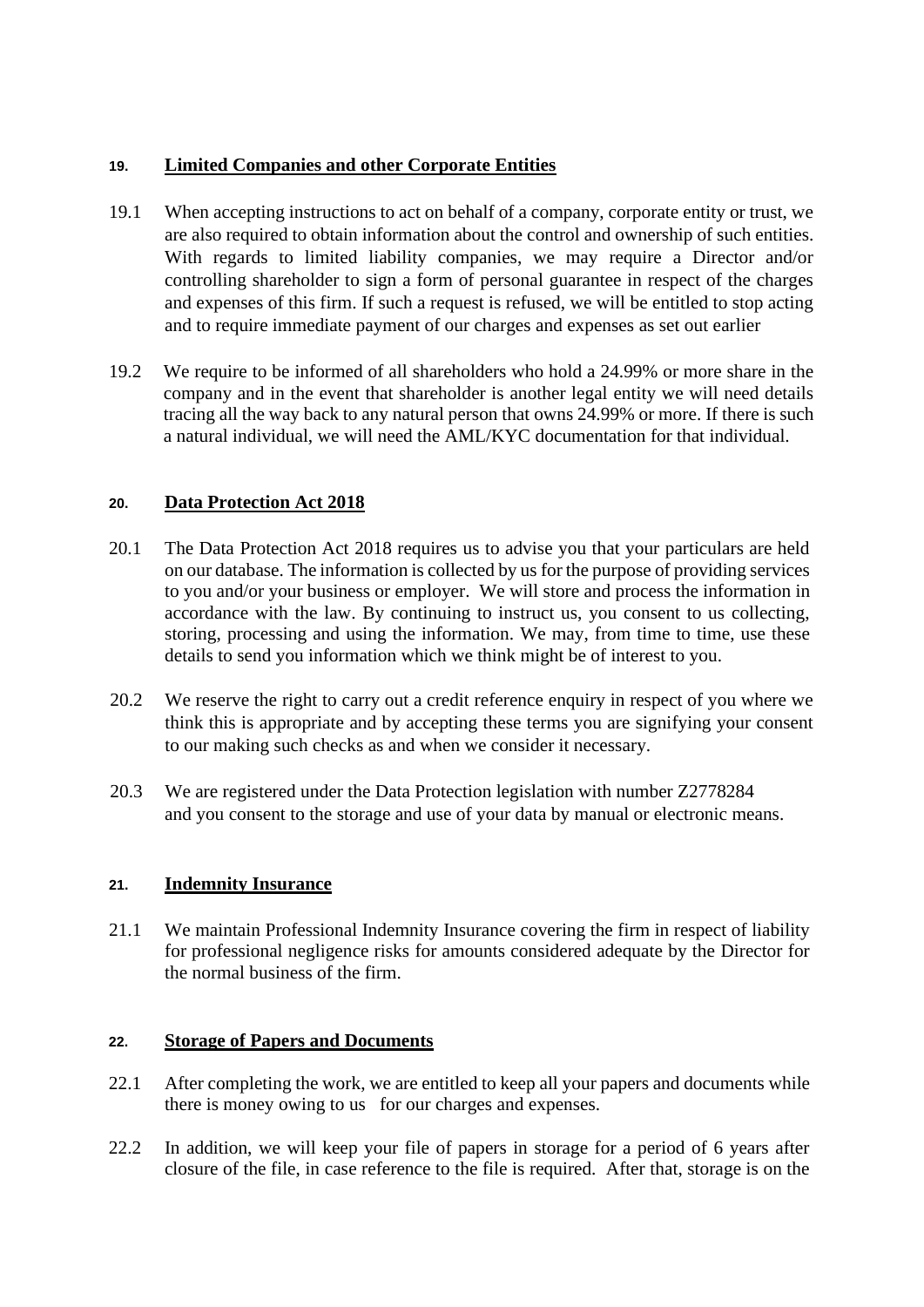clear understanding that we have the right to destroy it after such period as we consider reasonable or to make a charge for storage if we ask you to collect your papers and you fail to do so. We will not of course destroy any documents such as Wills, Probates, Deeds, and other securities, which you ask us to hold in safe custody. A charge will be made to you for such storage and this will be advised to you from time to time.

22.3 If we retrieve papers or documents from storage in relation to continuing or new instructions to act in connection with your affairs, we will not normally charge for such retrieval, but if you do not wish us to act for you in your affairs, then a fee of £45.00 plus VAT will be charged for such retrieval and delivery. We may also make a charge based on time spent for producing stored papers or documents to you or another at your request. We may also charge for reading, correspondence or other work necessary to comply with your instructions.

## **23. Regulatory Matters**

- 23.1 Saffron Solicitors is the trading name of Saffron Solicitors Limited which is registered in England and Wales under company number 3510108.
- 23.2 We are authorised and regulated by the Solicitors Regulation Authority (SRA) which is the independent regulatory arm of the Law Society. Our SRA Number is 550401. We set out below in "Communication Between You and Us" your rights to complain about any aspect of our service to the Legal Ombudsman (who are the independent complaints-handling arm of the Law Society), once you have exhausted our internal complaints procedure.
- 23.3 We are not authorised, nor are we regulated by, the Financial Conduct Authority (FCA).
- 23.4 If you, while we are acting for you, need advice on investments, we may have to refer you to someone who is authorised to provide the necessary advice. However, we may provide certain limited investment advice services where these are closely linked to the legal work we are doing for you. This is because we are members of the Law Society of England and Wales, which is a designated professional body for the purposes of the Financial Services and Markets Act 2000. If you are unhappy with any insurance or investment advice you receive from us you should raise your concerns with the SRA or the Legal Ombudsman.

## **24. The Consumer Contracts (Information, Cancellation and Additional Charges) Regulations 2013 (the "Regulations")**

- 24.1 The Consumer Contracts (Information, Cancellation and Additional Charges) Regulations 2013 (the "Regulations") for some non-business instructions (where your instructions have not been given to us in a face to face meeting), you may have the right to withdraw, without charge, within 14 days of the date on which you asked us to act for you.
- 24.2 However, if we start work with your consent within that period, you lose that right to withdraw. Your acceptance of these terms and conditions of business will amount to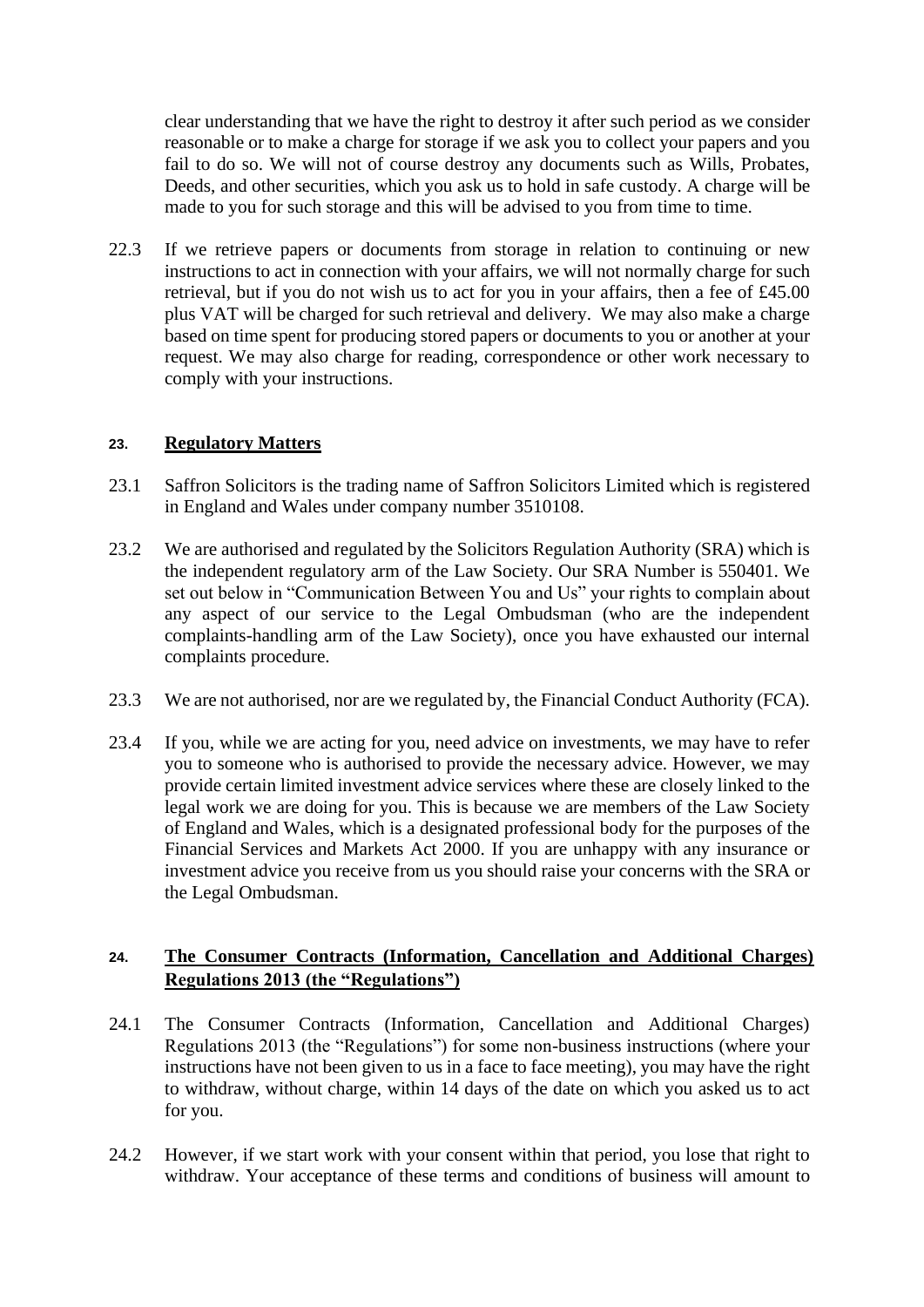such a consent. If you seek to withdraw instructions, you should give notice by e-mail or letter to the person named in our Client Care letter as being responsible for your work. Alternatively, you may wish to complete the attached cancellation form.

24.3 The Regulations require us to inform you that the work involved is likely to take more than 30 days.

### **25. Complaints Handling**

- 25.1 This firm is committed to providing a high quality legal service to our clients and we will endeavour to give you a good service in all respects. However, in the event that you are dissatisfied for any reason or if you have any queries or concerns about our work for you or our bill, then please raise your concerns in the first place with Mr Mustafa Barak, our Client Care Manager, who can be contacted at Castle Cavendish Works, Dorking Road, Nottingham, NG7 5PN or telephone him on 01159003120.
- 25.2 If you are not satisfied with our handling of your complaint however, you can ask the Legal Ombudsman at PO Box 6806, Wolverhampton, WVl 9WJ, telephone: 0300 555 0333 - www.legalombudsman.org.uk E-mail - enquiries@legalombudsman.org.uk to consider the complaint. Normally, you will need to bring a complaint to the Legal Ombudsman within six months of receiving a final written response from us about your complaint.
- 25.3 If you have any concerns about any misconduct or breach of the SRA Code of Conduct by our firm such as taking or losing your money, dishonesty or discrimination, you can also report the matter to our regulatory body, the Solicitors Regulation Authority. Their details are:

The Solicitors Regulation Authority The Cube Wharfside Street Birmingham B1 1RN 0370 606 2555 http://www.sra.org.uk/consumers/problems/report-solicitor.page

- 25.4 We trust the above is clear but please contact us if you have any queries.
- 25.5 All solicitors are obliged to attempt to resolve problems that may arise with their services. It is therefore important that you immediately raise any concerns that you have with us.
- 25.6 We will aim to communicate with you by such a method as you may request. We may need to virus check discs or e-mail. Unless you withdraw consent, we will communicate with you and others when appropriate by e-mail, but we cannot be responsible for the security of correspondence and documents sent by e-mail.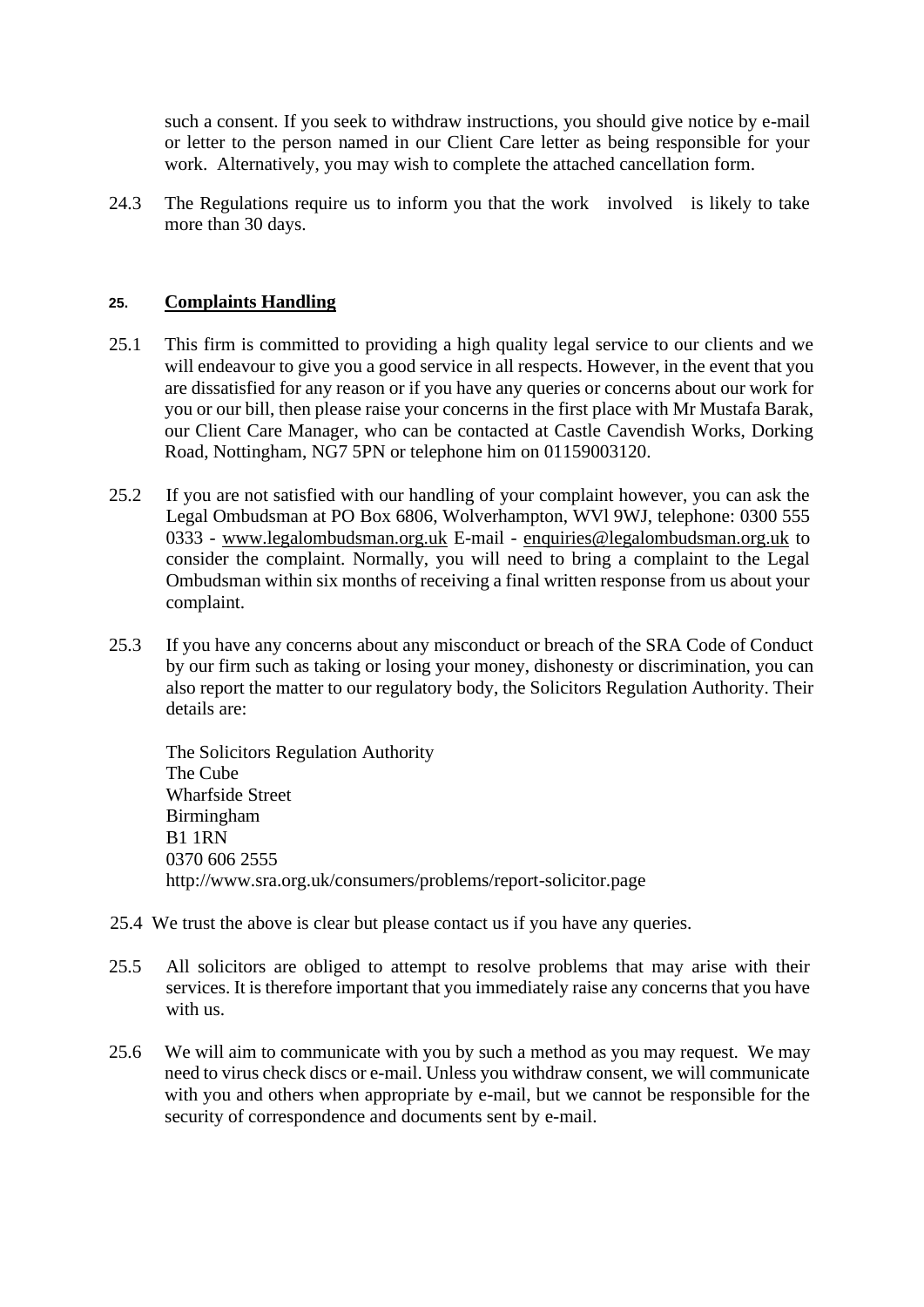### **26. Liability**

- 26.1 We will use our reasonable skill and care in providing the services set out in our Client Care letter or any written variation or addition to them.
- 26.2 If we are prevented by circumstances beyond our reasonable control from providing the services we have undertaken to perform for you, we will immediately notify you of the nature and extend of such circumstances. If as a result of those circumstances, we are unable to meet any deadline or complete the services by any estimated date of completion at all:

26.2.1 any such failure on our part will not constitute a breach of the agreement between us;

- 26.2.2 we will not be otherwise liable to you for any such failure to the extent that it is attributable to any such circumstances notified to you; and
- 26.2.3 any estimated date for completion of the services will be extended accordingly.
- 26.3 We shall not be responsible for any failure to provide services on any issue which falls outside the scope of our engagement and shall have no responsibility to notify you of, or the consequences of, any event or change in the law (or its interpretation) which occurs after the date on which the relevant service is provided.
- 26.4 We shall not be liable for any indirect loss or damage or any loss of profit, income, anticipated savings, production or accruals arising in any circumstances whatsoever, whether in contract, tort, negligence, for breach of statutory duty or otherwise, and howsoever caused.
- 26.5 Our liability to you shall be limited to such sum as it would be just and equitable for us to pay having regard to the extent of our responsibility for the loss or damage and the responsibilities of all other persons and it shall in any event not exceed the amount of money paid by you to us as our fees. You agree that our liability shall not be increased by:
	- 26.5.1 any limitation, exclusion or restriction of liability you have agreed with any other person or any joint insurance provision between you and any other person;
	- 26.5.2 your inability to recover from any other person, or your decision not to recover from any other person.
- 26.6 Our liability and that of any solicitor or other fee earner working on the matter, whether such liability shall arise in contract, tort or in any matters, shall be limited to the sum of £3,000,000. This limitation has been fixed with regard to a number of factors including our insurance cover for professional liability.
- 27.7 Should you consider that a higher limitation of liability would be appropriate in your matter, please raise the matter with us with a view to discussing whether it would be possible to increase this limit for your matter. We will not be liable for any indirect or consequential loss.